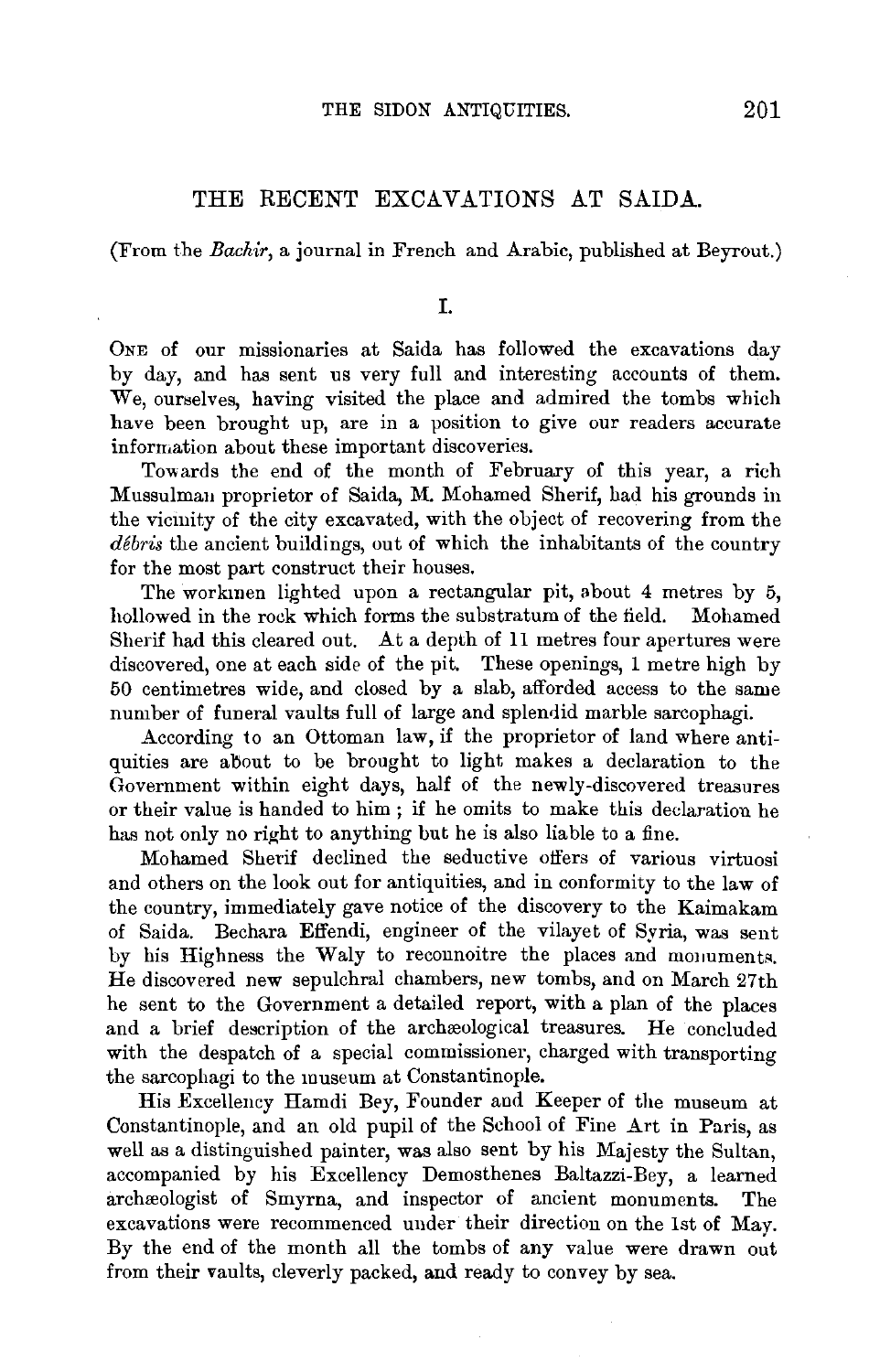The field where the tombs were discovered is 800 metres from the sea-shore, and 1,500 metres north-east of the northern gate of Saida, between the villages El-Halalieh and El-Baramieh. It borders on the garden of Doctor Shibli Abela, and bounds the gardens of the city on this side.

The walls of the pit are set exactly to the cardinal points.

Underneath a layer of earth, mixed with *debris* a metre in thickness, there is a conglomerate of silicon and limestone similar to that of the dunes of Beyrout, and 3 metres in thickness ; and still lower there is a kind of masonry, in which are set the doors of the sepulchral chambers. These chambers are themselves hollowed out of white limestone, which is fairly thick and soft.

It is impossible to describe the splendour and perfection of the sepulchres which they contain : an art so perfect does not permit itself to be described, it can only be admired.

The variety of form, style, and workmanship is not less marvellous, and baffies all conjecture that can be made as to the origin of these sepulchres.

The vault which is situated east contains two large sarcophagi in white marble placed at the same level, and separated from one another by an interval of 0·50 metre. Their dimensions are the same, 2·60 metres by 1·25 metre wide and 1·20 metre high, without reckoning the lid, which is 0.50 metre in height. The one which the visitor leaves on his left on entrance has no sculpture nor chasing of any description whatever, whilst on the other the second one is covered with sculpture, and first attracts the attention.

All round there is a portico of fluted Ionian columns with Doric pilasters in the angles. On each of the eighteen bays there is a female mourner in high relief in Greek robes. Each of these has a different pose.

The lid forms a roof with two sides, and is filled in with overlapping stone slabs almost identical with the tile slabs of Marseilles used at Beyrout. An Attic "Kymation," 0.50 metre, stretches the whole length; it is raised as high as the top of the roof, and adorned with sculpture representing a funeral procession.

A man in Greek dress marches at the head of the procession, then two horses led by hand; after which there follow a triumphal car, a man holding little bandelets in his hand, and a car with two horses bearing the sepulchre of the dead. Behind this car there is an attendant, and finally a horse walking alone. On the gorge of the pedestal there is a very delicate has-relief representing the chase.

The composition of the work, however, betrays some negligence, and points to a Greek production of the second century, before the Christian era. Inside were found the bones of women and also seven heads of dogs.

The southern vault has likewise two sarcophagi. Although the opening is on the same level as that of the other crypts, the ground on which the tombs rest is about 2 metres lower down.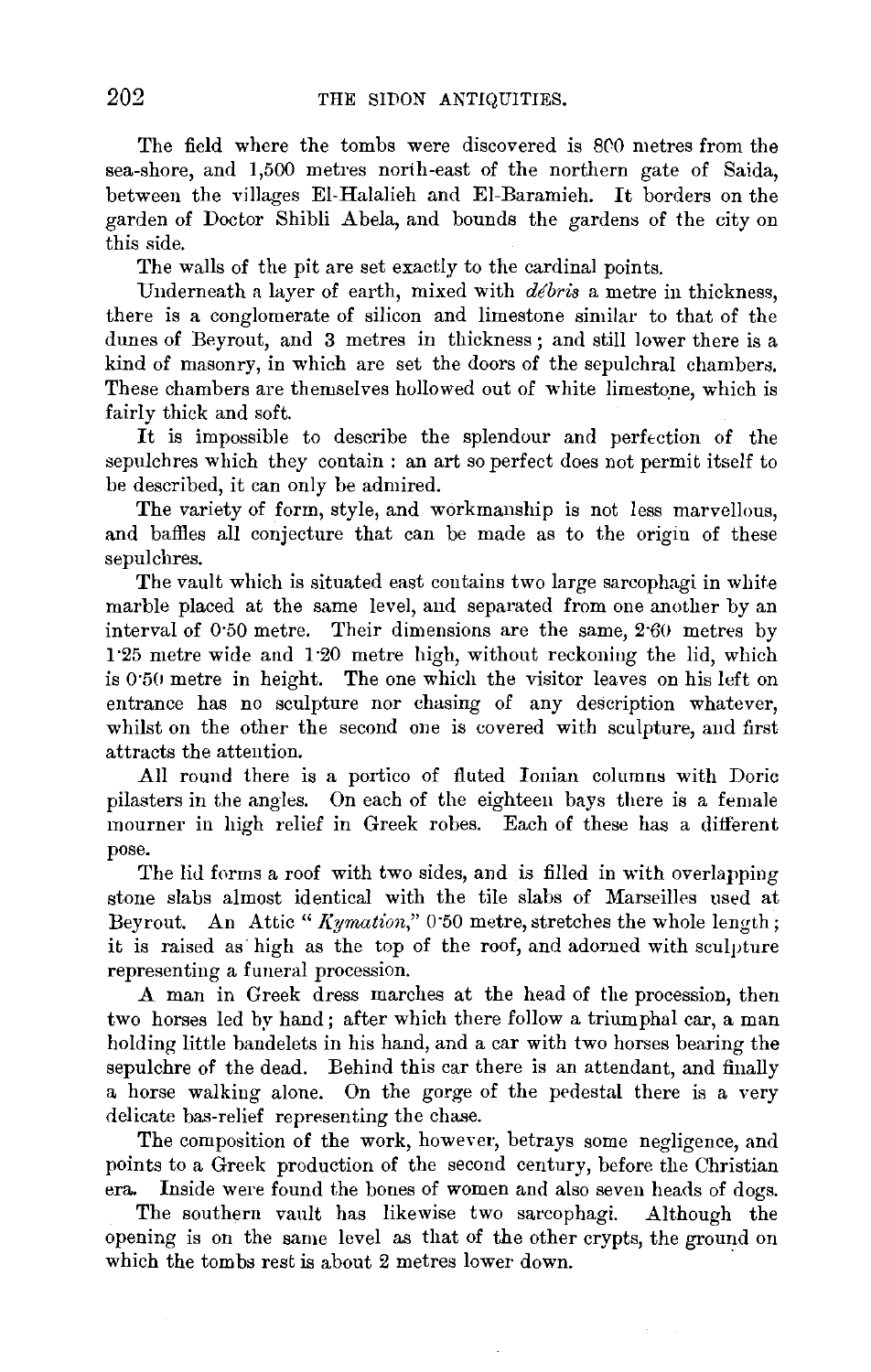One tomb in black marble, improperly called Egyptian basalt, is not remarkable for any sculpture. Like the most unadorned of the two tombs in the eastern cavern it will be left in its obscure retreat. At the side of this latter the visitor perceives another in white marble placed at his left, which by its singular form and rich chasings calls forth his admiration. The lid is an ogival vault 1·50 metres in height, the tomb itself is 2·40 metres long by 1'30 metres wide, and its height equals . that of the lid.

It is a Lycian tomb. Up to the present time there are only seven tombs of this form known, and they are all found in the province of Lycia ; six are now at Constantinople and one at Vienna.

The extrados of the vault forming the cover is smooth and without any ornamentation. At the vertical extremities there is sculpture consisting in part of two magnificent Greek sphinxes with wings, female busts, and extremely beautiful and graceful human heads ; and in the other part of two griffins with heads of birds and the bodies of mammifers, one male and the other female.

Two quadrige, each led by two amazons, are found on the sarcophagus. The horses are of the Archaic and conventional form of the horses of the Parthenon, sculptured by Phidias. The mane is straight like the dorsal fin of a fish ; in the mouth is a bit enclosed by two square plates holding the animal's lips. But the finest thing is the expression of the horses' heads; they are living, speaking, and of most exquisite finish. The muscles, the veins, the movements of the nostrils, and the folds of the skin are represented with matchless perfection. " I would give one of the other sarcophagi in its entireness for a single one of these horses' heads," said bis Excellency Hamdi Bey.

The opposite front represents a wild boar hunt. A Greek horseman appears to command, raising two fingers, the index and middle. "One would almost say that he is blessing like our Bishop," said the Greek ladies of Saida.

Upon one of the ends there are two centaurs erect on their hind legs, holding a hind between their front feet over which they are disputing; their figures are full of expression and very fine.

On the other end two centaurs are upsetting jugs of water one after another. Who can guess the meaning of this picture? The great height of this sarcophagus has doubtless been the cause of the lowering of the floor of the sepulchral chamber.

The western vault, which is less deep, only contains one white marble sarcophagus in the shape of a mummy chest. We will speak of it later on. This crypt serves as a vestibule to a sepulchral chamber much larger and much better kept than the others which open on to the south side.

In this chamber you may see little gutters against the walls for collecting the oozing water ; the holes in the top of the walls, which correspond two by two, and were to hold the beams with whteh the lids of the sarcophagi were kept in place, and a red horizontal arrow traced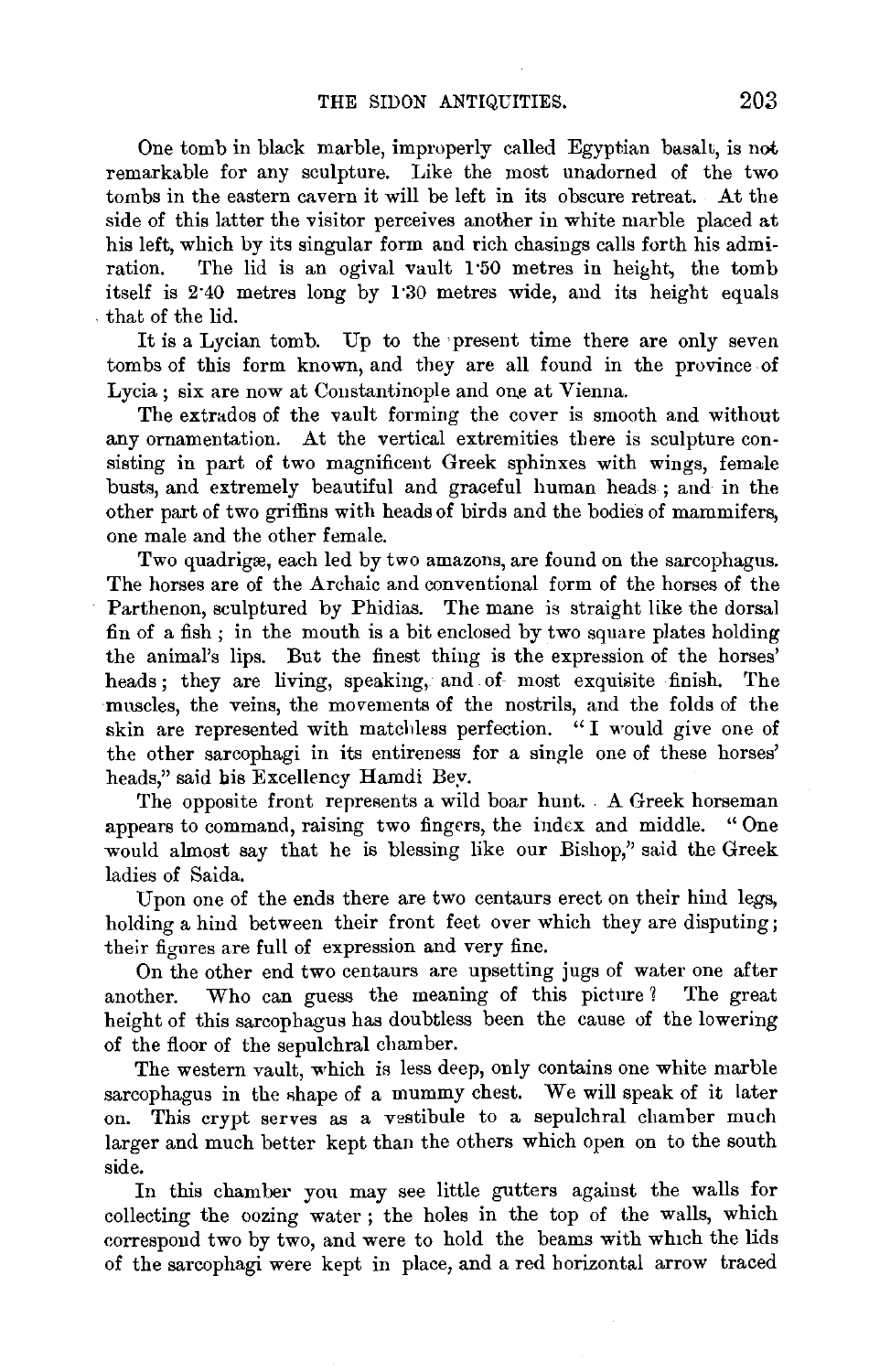on the wall which has served as a bench-mark to the workmen laying down stones.

It contains four tombs. The largest and at the same time the most valuable and beautiful of all the sarcophagi found here occupies the south-west angle. It is 3:30 metres long by 1:70 metre wide, and 1:40 metre high excluding the lid, which is  $0.80$  metre high. It is a masterpiece of sculpture, architecture, and colour, the discovery of which will mark an epoch in the history of art.

All the museums of Europe will want to have a cast of it. This tomb is a piece of Greek art, the figures of which lie between the conventional Archaism of the former ages aud the realism of the last centuries of ancient art. Its naturalness, nobleness, and grace make it worthy to rank with the finest masterpieces known. Everything is painted in natural colours; the different tints of purple predominate, and go from poppy-coloured red to blue, passing away to the deepest violet.

It is known that Sidon possessed large manufactories for making purple. One may see still in the talus of the hill upon which rise the old citadel called after St. Louis, great piles of *murex* shells, all opened on the same side, for the purpose of extracting the mollusc which yields the Tyrian purple.

The other colours appear to be the ochres so comruon in the mountains of Lebanon. The tints are admirably harmonised, notwithstanding their brightness. No detail is forgotten, even to the eyes of the men, the horses, and the lions, which are painted in natural colours,. without any incision in the marble tracing the iris or the pupil.

All the sculpture is in high relief; the detached limbs are not even supported. The four sides of the sarcophagus are occupied by two subjects. One large and one small side are taken up by a battle scene ; the two other sides by hunting subjects, where figure the same personages become friends.

The Greeks, easily recognised by their physiognomy, are nude ; they simply bear a helmet and the large round buckler, with a border peculiar to them. The Persians are fully clothed ; they are recognisable by the peculiar head-dress called *mitra,* which envelops the whole head from the forehead to the nape, and covers the cheeks and chin, and is the headdress worn by the companions of Darius in the large mosaic work of Pompeii. They may be further distinguished by their long trousers ( $brace$   $(brace$ ), peculiar to the peoples of Asia and the north. The Greeks never wore trousers ; the Romans only adopted them at a late period under the Emperors. The arms of the combatants, which were all of gold, have been delicately removed by the violators of the tomb.

In the centre of the battle there is a ghastly mass of horsemen, foot soldiers, and dead and dying; one perceives a hand, which has been cut off, thrown on one side and crushed under foot. The persons are excited by a fury which contrasts with the calm intrepidity and martial sereneness of the Greeks. One understands on which side will be the victory ;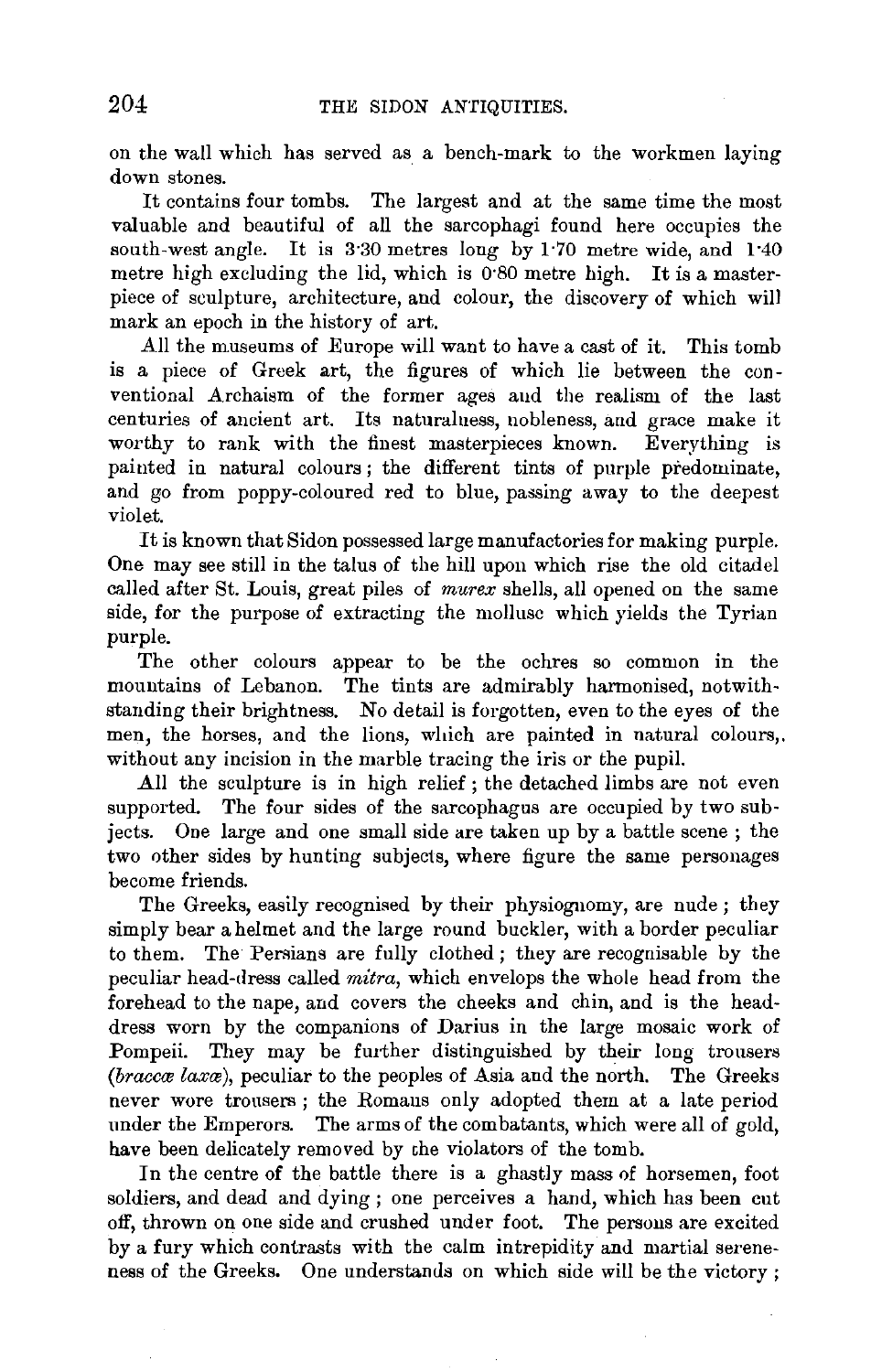almost everywhere the Greek plunges his sword into the breast of the barbarian before the latter has struck him with the club, the hatchet, and the lance which he brandishes in the air. Great beauty of figure and pose is seen here.

The animation of the combatants, the grief and terror of the dying, as well as the fright of the horses, is simply admirable.

According to the Greek custom, the two principal persons are to he seen at the extremities of the picture. These are horsemen clothed in purple. One of them, conspicuous by his attitude, martial air, and the richness of his costume, might probably be the prince buried in the sarcophagus. The other has a Greek head of the most beautiful type, and wears thereon the skin of a lion ; he is perhaps Alexander the Great, whom several medals represent with this Herculean head-gear.

In the second picture a lion has thrown himself on a horseman, and is already lacerating with his claw the breast of the horse, from which hangs bleeding flesh. The horseman has wounded it with spear, and struggles to free his charger; but the animal holds to its prey, notwithstanding that an enormous dog has sprang on to him and bites him furiously.

Two huntsmen are hastening up with their swords, and in the distance an archer lets fly his arrow.

Men and animals are magnificent in their bound, courage, and strength. Not far off a poor stag, hemmed in by two huntsmen, from whom it cannot escape, excites compassion, and forms a fine contrast.

The lid is not less beautiful. It is in the shape of a roof with two sides, covered over with tiles in the form of fish scales. All around, on the edge and on the line, are placed the heads of spirits ; they are exquisitely graceful, and surrounded by a halo of rays. Those of the top have two sides, and are a little larger than those on the edge; rams' heads projecting over the front of the cornice like gargoyles, alternate with the heads of the spirits. At the four corners are four sleeping lions, which seemed to us unequalled masterpieces ; one might almost say that they are mourning for the dead man, and trying to see him by leaning the head outside the roof.

The three other white marble sarcophagi found in the same chamber are exactly similar to one another. They measure about 2'50 metres long by a total height of 2 metres. They look like a Greek temple with most harmonious proportions.

The walls are smooth, and an elegant vine foliage, with yellow leaves on a purple background, runs beneath a very delicately sculptured cornice. The sculptured ornamentation on the pedestal and in the pediments is equally beautiful.

These tombs, in their simplicity, are veritable masterpieces of good taste, harmony, and elegance.

At first sight the northern chamber only presents two sarcophagi, one of which belongs to the class of Egyptian coffins which roughly resemble the human form, after the manner of the mummy chests, and which have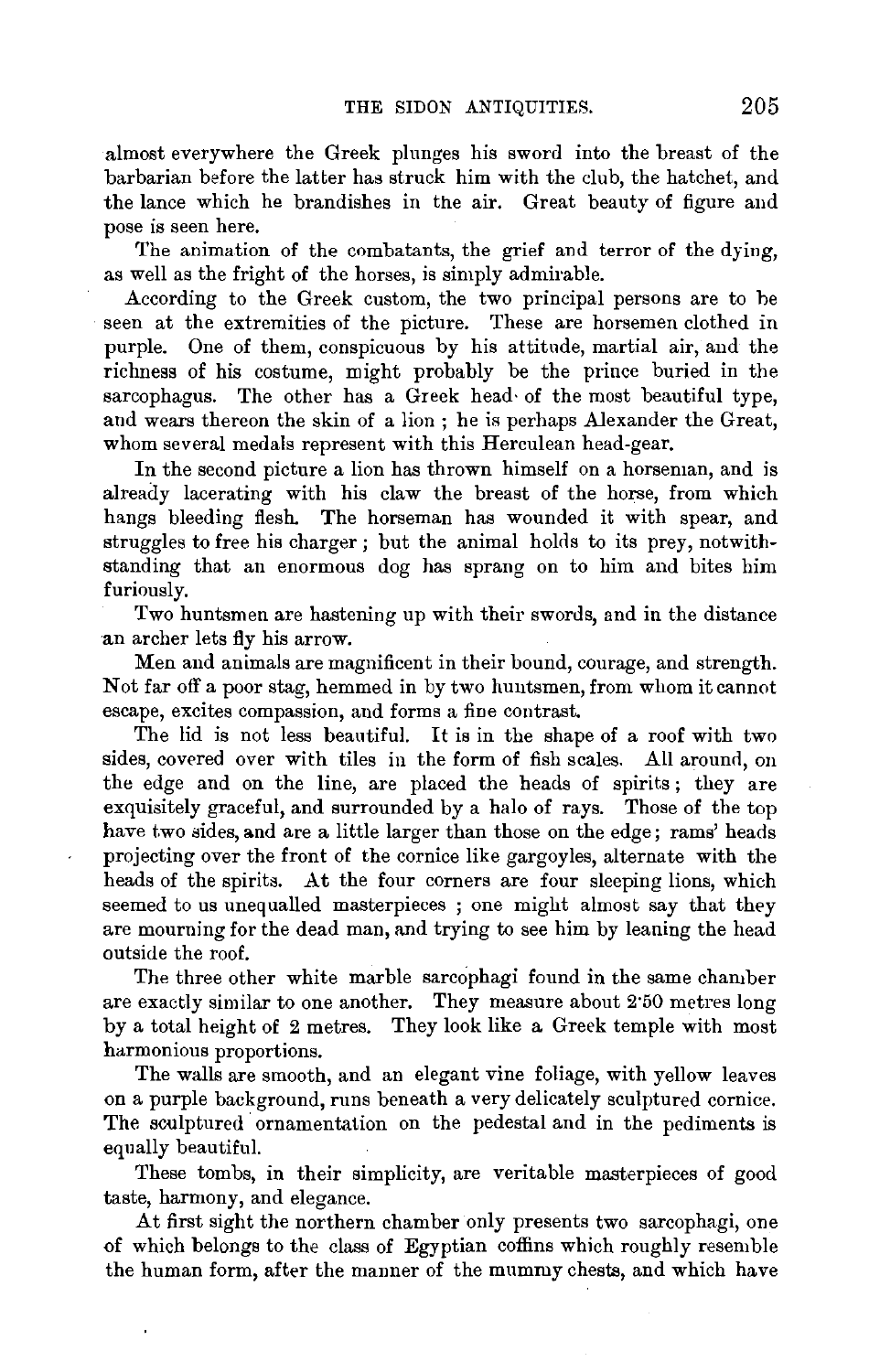been called anthropoid sarcophagi. Like that of the west vestibule, it is in white marble. The head is roughly drawn on the lid; the arms disappear in the bust.

But, from the haunches down, everything is more clearly defined; the projections of the knees, calves, and ankle bones are distinctly delineated. In this they differ from the anthropoid sarcophagi found at Sidon, and now in the possession of the Louvre Museum. These, on the contrary, have very well drawn heads, whilst the lower portion is a simple case raised towards the feet. At the bottom of one of them was a plank of sycamore, the wood used for the chests of the Egyptian mummies. Small holes set in the edges doubtless served to keep the body in place. Judging from the remains of the fillets and bones, it was very imperfectly embalmed.

On removing the *debris* which covers the floor, were discovered two charn hers situated on a lower level, east and west of the former. The one in the east has only a small tomb of no interest ; in the other four white marble sarcophagi were found. Only the most remote one has sculpturing. One of its ends shows a prince with an Assyrian tiara on his head, stretched on his funeral bed. They are offering him food and serving him with drink in a large horn; two attendants stand behind his pillow, apparently keeping guard ; his wife sits at his feet, weeping for her spouse. It is a representation of oblation to the dead.

All the tombs of which we have up to now spoken have been violated at an already very remote epoch by greedy hands, who have removed all the precious objects. Consequently nothing was found in the shape of jewels, except fifty-four gold buttons, whose diameter was that of a half franc, and which are convex, like a bell, without any carving. They remained hidden in the mud deposited at the bottom of the Assyrian personage's tomb. The violators penetrated into each sarcophagus by breaking one of the corners of the lid, but have not injured the other parts.

His Excellency Hamdi Bey had, however, the good fortune to open a sarcophagus which had not been violated. He discovered it in a lower chamber just beneath the tomb of the eighteen mourners. It is a black stone sarcophagus of a singular semi-human form, and at least a metre in width.

It contains the long hair, teeth, and bones of a woman; with fragments of little bands, a royal fillet of gold, which is flexible, and the width of three fingers; a large gold band, quite plain, like a curtain ring; and at the bottom, a plank of sycamore wood similar to that of which we have spoken.

The excavations have yielded earthenware lamps of rough workmanship, in the form of a rounded plate, the edges pressed and turned up to form the socket for the wick ; and also several alabaster vases intended to hold perfume. They are all of Egyptian alabaster, pear-shaped in form, 25 centimetres high, and have no carving except circular arrows left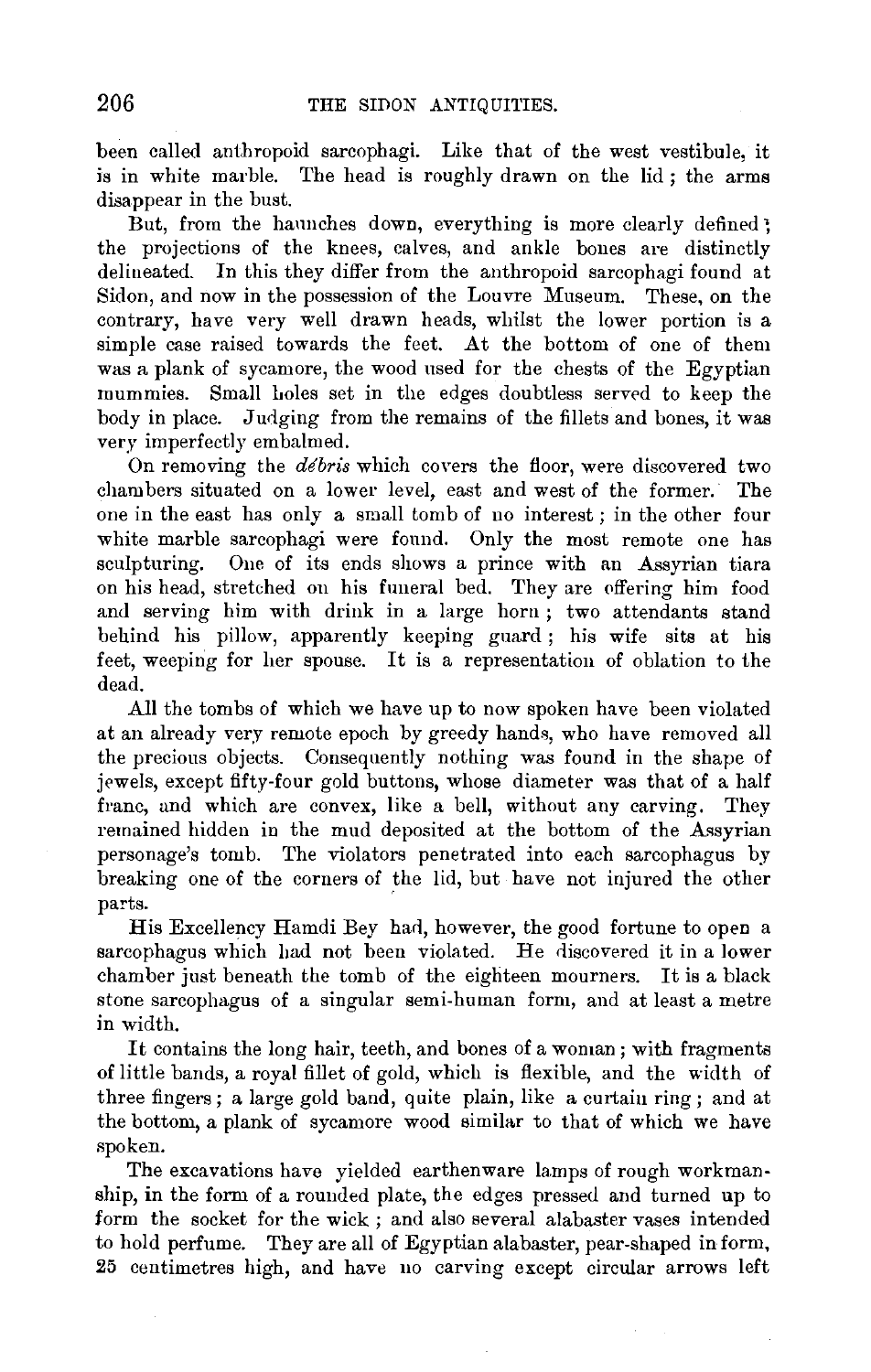projecting by the carver ; the orifice is narrow (3 cm.), and the vase is fragile, being scarcely a centimetre in thickness.

Alabastrums similar to these have been brought from Cyprus by M.<br>Alabastrums similar to these have been brought from Cyprus by M. Existencia. It was, perhaps, a vase of the Saviour, at one of the last ed to embalm beforehand the body of the Saviour, at one of the last suppers at Bethany, and which she broke at his feet. It contained, says<br>St. John, a pound of spikenard oil, which Judas estimated at the value of about three hundred francs. The alabaster vases of Sidon would contain more.

All the sculptured tombs are evidently of Greek art. The blocks of marble must have been brought from the islands of the Archipelago ; arble must have been prought from the islamus of the Archipelago; borders not exist any marble on the Asiatic coast from Egypt to the borders of Smyrna. They must have been sculptured at Sidon, for it would have been impossible to bring from Greece objects which were at  $\frac{1}{2}$  heavy annual so delicate; the body of the largest sar-<br>change with  $\frac{13}{2}$ ,  $\frac{1000}{2}$  kilos. It is is in the lide nearly  $\frac{1}{2}$ . It is cophagus weighs  $13,000$  kilos, and the lid nearly  $5,000$  kilos. It is presumed that in order to lower them in the pits, the process of the Egyptians was used, viz., the pit is filled with sand, the sarcophagus is placed on this artificial soil, and lowered slowly while the sand placed is being  $\frac{1}{n}$ . taceu on ui.<br>1-m - ui We are in the presence of tombs which differ in state as well as in

style are the complete absence of inscriptions reduces us to conjecture as the conjecture as the conjecture as style. The complete absence of inscriptions reduces us to conjecture as to their origin and date. They do not appear to us to go back further than the last centuries which preceded the Christian era. A single piece of money has been recovered from the rubbish of the pits; it dates from the time of  $\Lambda$  and  $\Lambda$  are  $\Lambda$  and  $\Lambda$  are  $\Lambda$  surial about 149 to 144 years before the forest parameter before  $\Lambda$  $\cdot$  ... The labour employed under the direction of his Excellency Hamdi

Ine labour employed under the direction of his excellency Liamar<br>by, by M. Bechara Effendi, for the raising of these enormous sarcophagin<br>interest. is not without interest. If the merit of such a work lies in the superiority of the result above the resources which were at one's disposal, certainly the engineer, M. Bechara, merits great praise.

He dug in the soil a trench which descended to the level of the separate the uniform incline of 15 per cent., the unit of 15 per cent. termination in the unit of the unit of the unit of the unit of the unit of the unit of the unit of the unit of the unit of the unit of the unit of the purchan champers, at the uniform netting or 10 per cent., terminating in a tunnel bordering on the pits. Two lines of small pine beams, united<br>by cross beams, were fixed in the soil and greased on the surface; on this  $\alpha$  cross beams, were fixed in the son and greased on the sarrace, on this  $\frac{1}{2}$  along the next of tones, he caused the satisfying to be situated to the school of the sculpture of  $\frac{1}{2}$  $f_{\text{max}}$  frigate is caused no damage to the sculptures, or accident to main,  $f_{\text{max}}$ treasure is expected shortly, from constantinople, to take away these treasures. Already there is being built on the sea shore a quay jutting out 30 metres into the sea, to take the blocks to the ship.

At the northern extremity of the room, his Excellency Hamdi Bey noticed a gap which appeared to lead to the other excavations. Guided by this indication, he discovered, 6 metres to the north of this hole, a second similar hole, 4 metres long, 3 wide.

When he had dug away to a depth of 7 metres, there appeared an aperture in the north wall. The room to which it gave access was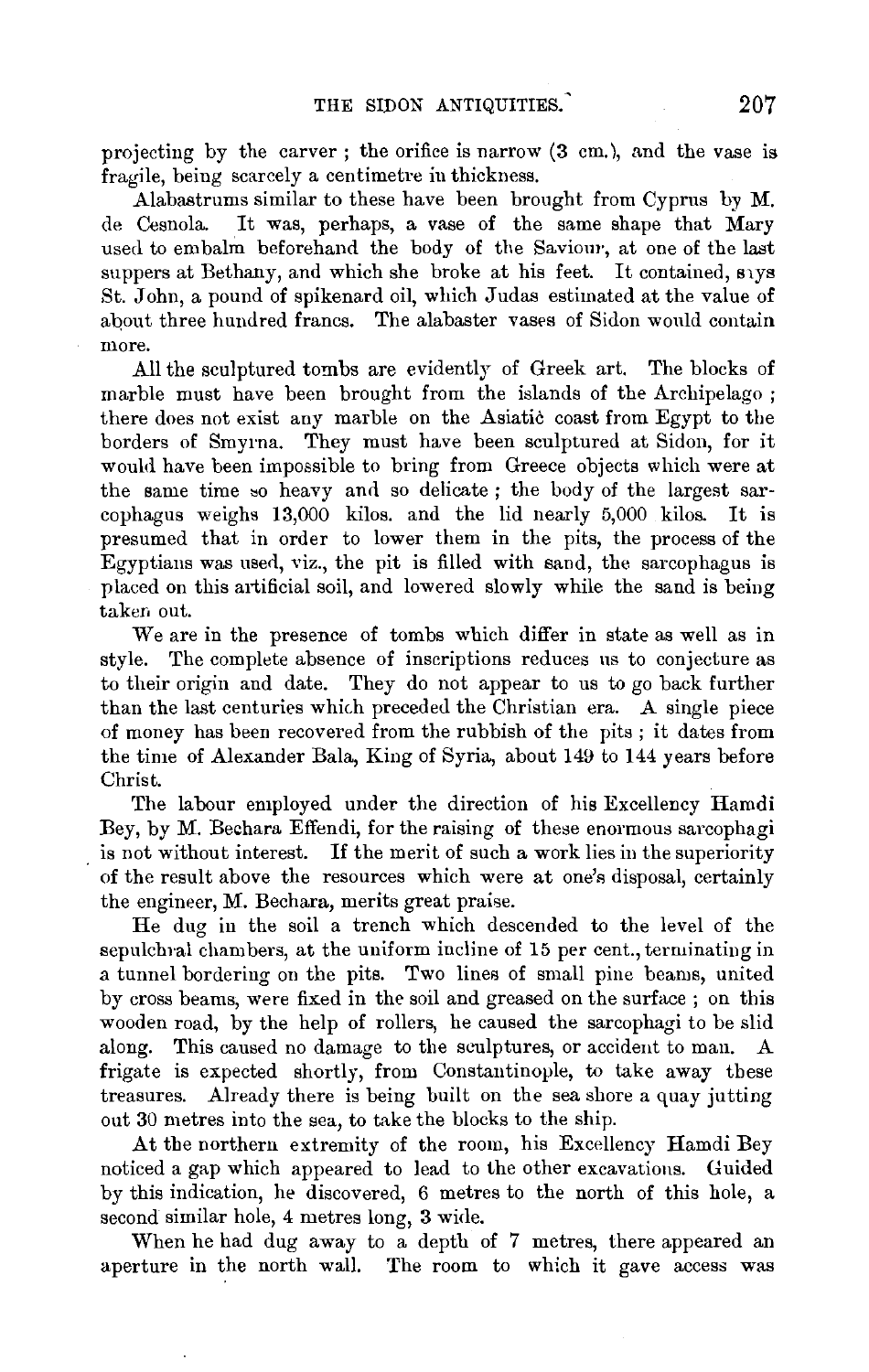5 metres long, 3 metres 50 cm. wide ; the stone was covered with thick plastering and stucco, partly fallen to the ground. In an angle at the further end were found two large bronze candelabras ; they are simple and beautiful ; the base is a tripod, the column of the thickness of an arm, terminates in two flowers turned upside down, placed one above the other, and bears an elongated basket to which is fixed the torch. Both are after the same model without being alike ; the one is 1 metre 50 cm. in height, the other a few centimetres less. A Phœnician candelabra, quite similar to these, except that it had only one flower upside down, was found at Curium, in the island of Cyprus, and is to be seen in the Museum of New York.

The soil of the room was formed by a bed of enormous stones, 65 centimetres thick, very well arranged. Beneath these was found a second similar bed still thicker, then a third; at last an enormous monolith, measuring 10 cubic metres, which covered the hole cut into the living rock, where was hidden a magnificent anthropoid sarcophagus of black stone. It recalls in a striking manner the sarcophagus of King Eshmnnazar, of Sidon, found similarly in the gardens of Saida, more to the south, now in the Louvre. It is 2 metres 50 cm. in length, and its average width is 80 cm. The head is magnificently carved ; the head-dress and beard are in the Egyptian fashion ; the breast and the vertical sides of the coffin are covered with hieroglyphics ; and on the raised portion which, in the form of a stool, covers over the feet, there is a Phcenician inscription in eight lines. The whole thing is perfectly intact.

This apparently is the most important tomb, round which so many magnificent tombs are grouped.

On opening the lid the mummy appeared well preserved, but there immediately followed a partial decomposition, accompanied by the escape of a fetid odour, which damaged the centre of the body. The hands and the extremities of the feet no longer existed ; the rest of the body was lost in the sand, with which apparently the sarcophagus was originally filled, and which consequently caused the dessiccation of the corpse. The hands and feet remaining outside were corroded by the damp air. The body rested on a concave plank of sycamore, fitted on each side with six silver rings through which passed the ropes holding the mummy in place.

In the coffin a golden diadem without ornamentation was found.

The squeezes and photographs of the inscriptions were sent to the Academy of Inscriptions and Belles-Lettres at Paris. We must wait for *savants* to give us the complete translation. Its characters are of exactly the same form as those of the funeral inscription of Eshmunazar in the Louvre ; they appear to be modelled on the same type.

On a level with this royal sarcophagus there is an opening on the south side of the wall which gives access to a sepulchral chamber divided into two compartments. The western one contains an undesecrated tomb in which a quantity of feminine jewellery is to be found : there is a gold necklace, two gold bracelets of beautiful workmanship, and another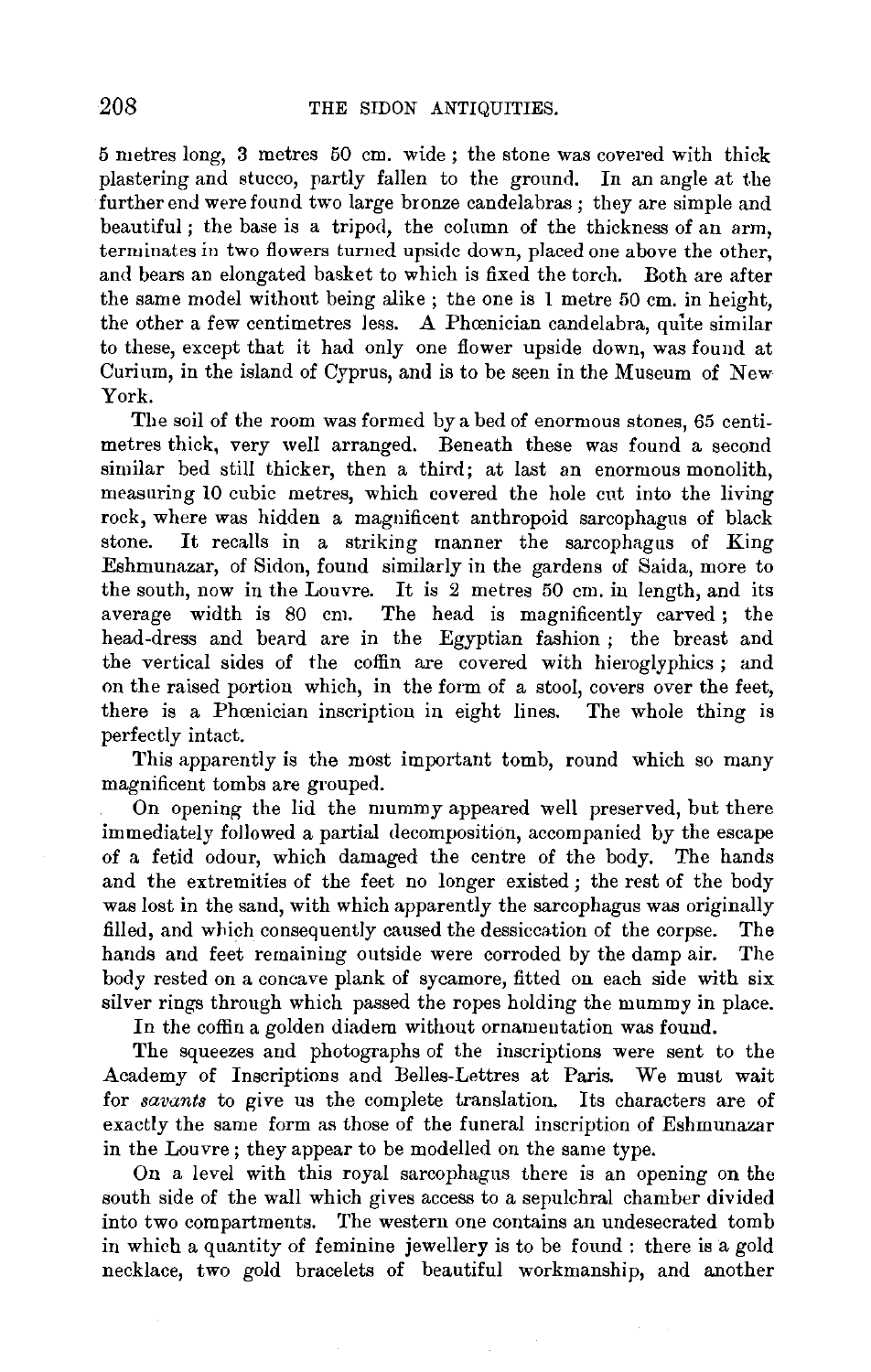bracelet ornamented with coloured stones, and having in the centre a kind of opal called cats-eye. We find further some rings or bracelets for the feet, sixteen rings, a bronze mirror, and several symbolic eyes, viz., an Egyptian trinket presenting the shape and design of an elongated eye with a tear dropping from the nasal angle ; some of them were in gold, the others in cornelian stone. The compartment in the east, and a second chamber which follows in the same direction, only contain tombs which have been broken into and are without interest.

The rectangular walls, the sepulchral chambers dug in the sides, the precautions taken to render them undiscoverable or inaccessible, in order that the repose of the dead should never be disturbed-all this is thoroughly Egyptian. There is nothing which more resembles the sepulchre discovered at the last place than the great square well situated at the foot of the great Egyptian pyramid ; at the base is still to be seen the black stone sarcophagus.

The most celebrated and longest of all the Phœnician epitaphs, that of King Eshmunazar, which includes twenty-two lines, is full of injunctions on this subject : "Do not open this coffin to seek treasures there," cries the King, "there are no treasures." Then, suspecting that one would want to know if he spoke the truth, he invokes the help of the gods, whom he charges with the punishment of the violaters.

Undoubtedly the king, whose sepulchre has just been discovered, had this feeling in thought, but, more intelligent than Eshmunazar, he deemed that a deep vault with large stone blocks, 3 metres and more in thickness, laid over it, was a preferable guarantee to an inscription and the curse of Astarte. The resemblance of the two sarcophagi leads us to believe that the one just brought to light may be traced to about four centuries before Jesus Christ.

The existence of a third pit near the tunnel has been established, but the advanced season did not permit of the continuance of the excavations ; they will be resumed in February next. Everything induces the belief that this Necropolis holds further pleasing surprises for the artist and the *savant.* 

## II.

Oriental *savants* already understand the meaning of the Phoenician oriental *savants* aiready understand the meaning of the Phoenician<br>iscription on the royal sepulchre which is found in the second shaft. It<br>as follows :-is as follows :---<br>"I, Tabnite, priest of Astarte and King of Sidon, son of Eshmu-

nazar, priest of Astarte and King of Sidon, lying within this sepulchre, thus speak: Come not to open my tomb ; here is neither gold nor silver uor treasures. He who opens my sepulchre shall have no prosperity beneath the sun, and he shall not find repose in his tomb."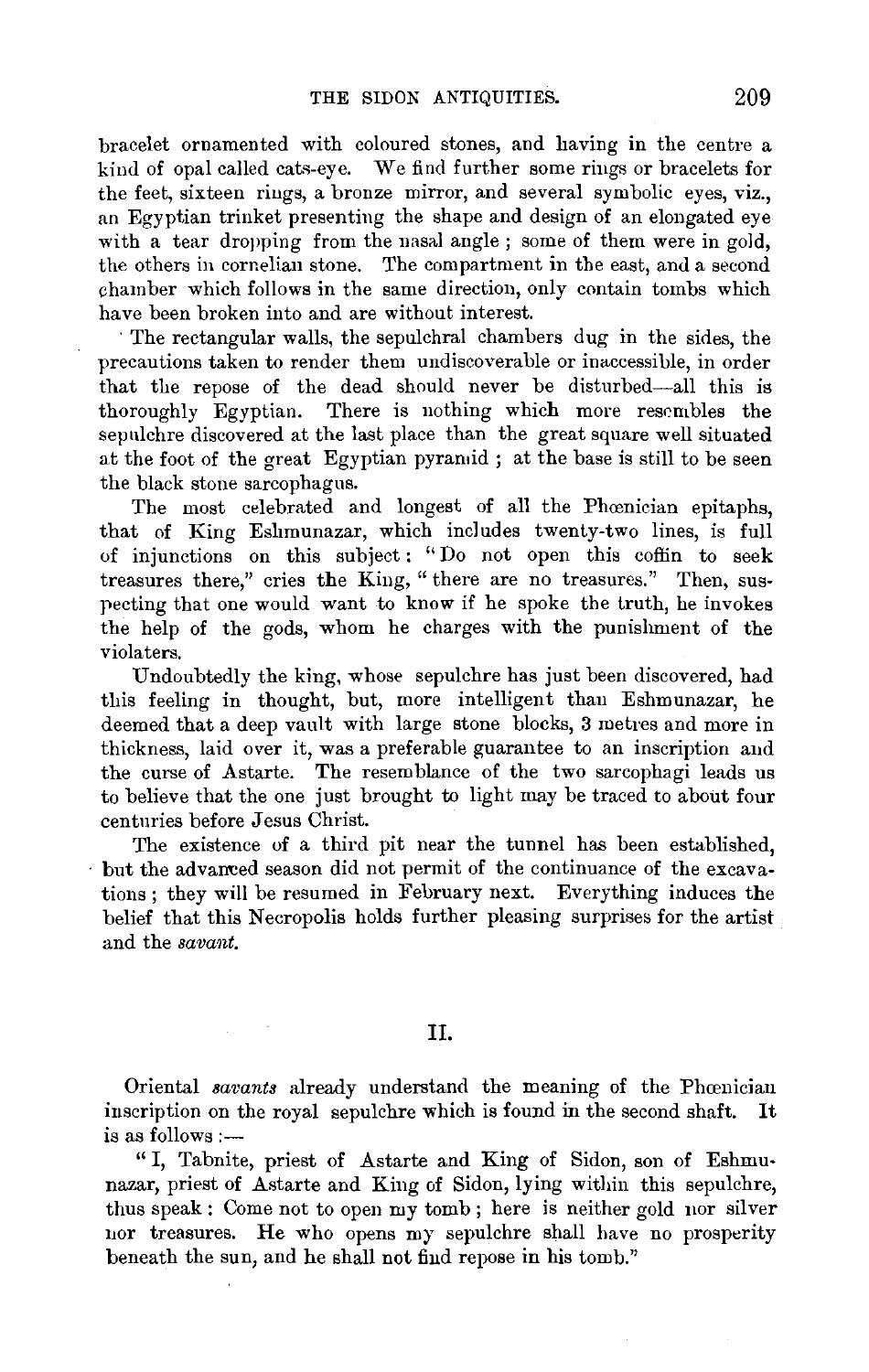The mummy, then, found in the sarcophagus is that of Tabnite, King of Sidon.

The Phoenician inscription on the tomb in the Louvre furnishes some further information about this personage. There we find  $:$ 

"I, Eshmunazar, King of Sidon, son of Tabnite, King of Sidon, grandson of Eshmunazar, King of Sidon, my mother, Ammashtoret, Queen, and daughter of Eshmunazar, King of Sidon, have built temples to the gods," &c.

Thus we learn that Tibnite is the father of the King Eshmunazar, whose tomb is at Paris, and the son of another King of Sidon, also named Eshmunazar. He espoused his sister Ammashtoret, and undoubtedly this union was not happy, for we read in the same funeral inscription of their son : "I have been snatched away before my time. I am the son of few days, an orphan son of a widow." It has been questioned whether Tabnite is not the king whose history Dodorus of Sicily relates under the name of Tennis. By treason he delivered his capital to Artaxerxes Ochus, King of the Persians, and was put to death by the invader as soon as the latter had no longer anything to expect from the traitor. The Sidonians, seeing themselves betrayed, locked themselves up in their houses with their wives and children, and set fire to them. Forty thousand of them perished, whilst the city was nothing but a devastated field, which the enemy sold piecemeal for a money value. This was in the year 351 B.C. (Dodorus of Sicily, lxvi, 45).

To-day the discovery of the mummy of Tabnite compels us to distinguish between the two personages. The head and limbs are not separated from the trunk, and no traces of wounds or anything indicating a violent death are to be seen. Besides, it is incomprehensible how a burial necessitating so much labour and trouble could have been effected at the death of Tennis during the burning and destruction of the city.

According to the most tenable opinion held at the present time, the last Eshmunazar lived about the year 395 B.C., and consequently Tabuite about the year 400.

It must have entered many persons' minds on reading these lines that the demi-anthropoid tomb found unbroken iu the first shaft, containing the remains of a woman with a golden diadem, might probably be the sarcophagus of Ammashtoret, the wife of Tabnite, who died after him. The southern shaft might have been hollowed for the interment of this queen, as that of the north was for her husband.

The upper sepulchral chambers, with their magnificent sarcophagi in white marble, are undoubtedly less ancient than the royal vaults. In particular, the tomb, with eighteen mourners, could only have been placed above that of Ammashtoret several years later, when persons no longer troubled about the fear manifested by the defunct sovereigns of being disturbed in the semi-slumber of their tombs by the dwellers of an upper storey. In his large inscription the young Eshmunazar twice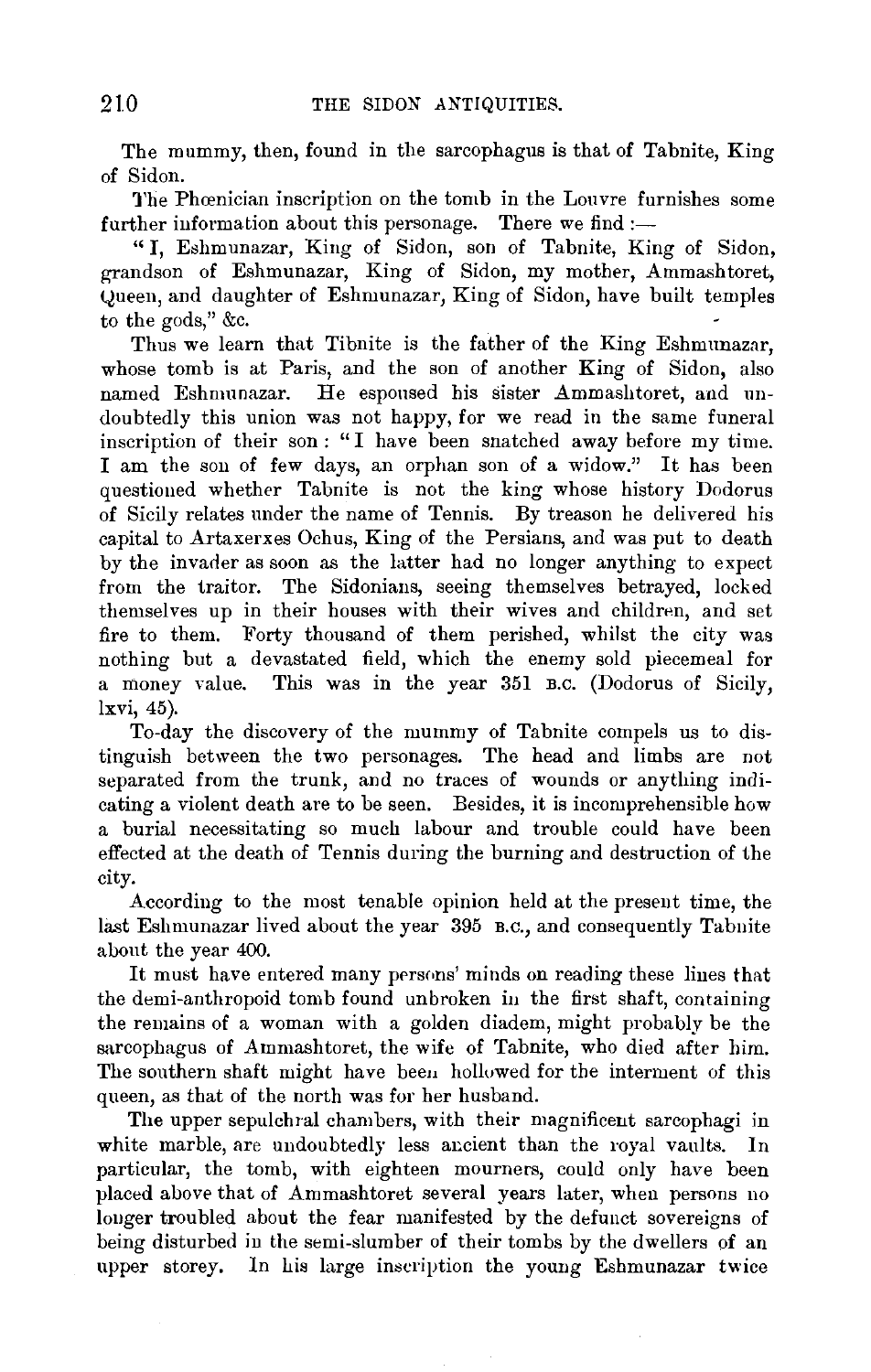over enjoins them not to construct any sepulchral chamber above his own.

Let us, moreover, add, that in the tomb of the Assyrian personage, besides the gems of which we have spoken, a gold rectangular plaque has been found, pierced at the four corners like an ornament intended to be fastened on a garment, and covered with carvings representing over and over again the form of a comb, frequently found on the Phœnician jewels in our museums.

The "Times," they tell us, advised the Turkish government to leave these magnificent sarcophagi where they were. "These treasures," said its correspondent, "are in a fair way to be ruined," believing doubtless that there were neither men nor machines capable of effecting the transport without damaging them. We are happy to be able to prove by the fact that he was mistaken.

A transport ship, the *Assir*, belonging to the Imperial Turkish Navy, had arrived at Beyrout with the presents which His Majesty the Sultan sends every year to Mecca by the caravan from Damascus. It received orders to repair to Saida, and on June 13 was moored north of the town, between the islet of Gesireh and the shore, as near as possible to the coast. Owing to the disturbed sea, it was not possible to proceed with the shipping during the two first days. There was, in addition, a moment of uneasiness—the ship touched the bottom, and had to be pushed off again. On the 16th the sea was calm, and the embarkation commenced. The enormous packages, drawn over the same wooden road which had been used to take them out of the shafts, arrived at the wharf, which was built on piling, and from thence passed over upon a solid raft level with the platform.

The raft, the conception of the engineer, Bechara Effendi, who superintended the work, consisted of five rows of large beams superposed, and forty empty tuns fixed between the beams.

The platform measured 11 metres by 6 ; the draft was calculated in such a way as to render it easy to lower the side of the raft on to the rafters on the arrival of the large blocks. Ropes, attached to pulleys and to the ship, were used to haul the raft and its burden until it lay beneath the machines of the *Assir*.

An enormous crane, constructed of ropes, cords, blocks, and pulleys such as nobody but an old sailor could either imagine or correctly name). and set in motion by two steam engines, was used to put the huge packages aboard, and, under the direction of Captain Hassan Bey, accomplished its task with admirable precision.

The great sarcophagus, of more than 13,000 kilos., was one of the last to be taken. When it was suspended above the deck, his Excellency Hamdi Bey had the scene photographed, and a cannon fired from the vessel announced to the inhabitants of Saida the success of the embarcation. All was accomplished without the slightest accident.

We have been credibly informed that the expenses of packing, excavatiug, constructing the machines for embarking, transit, and indemnity